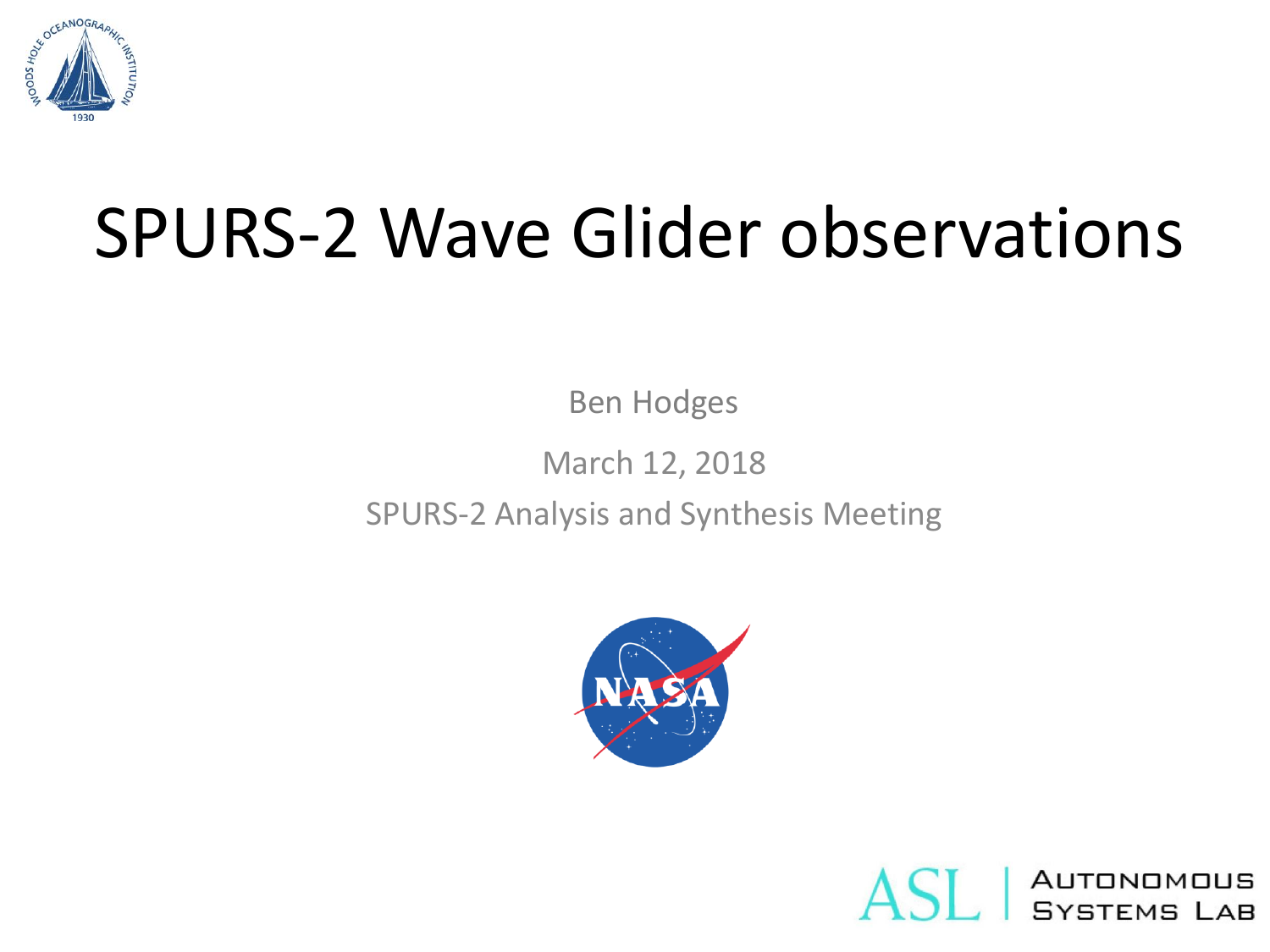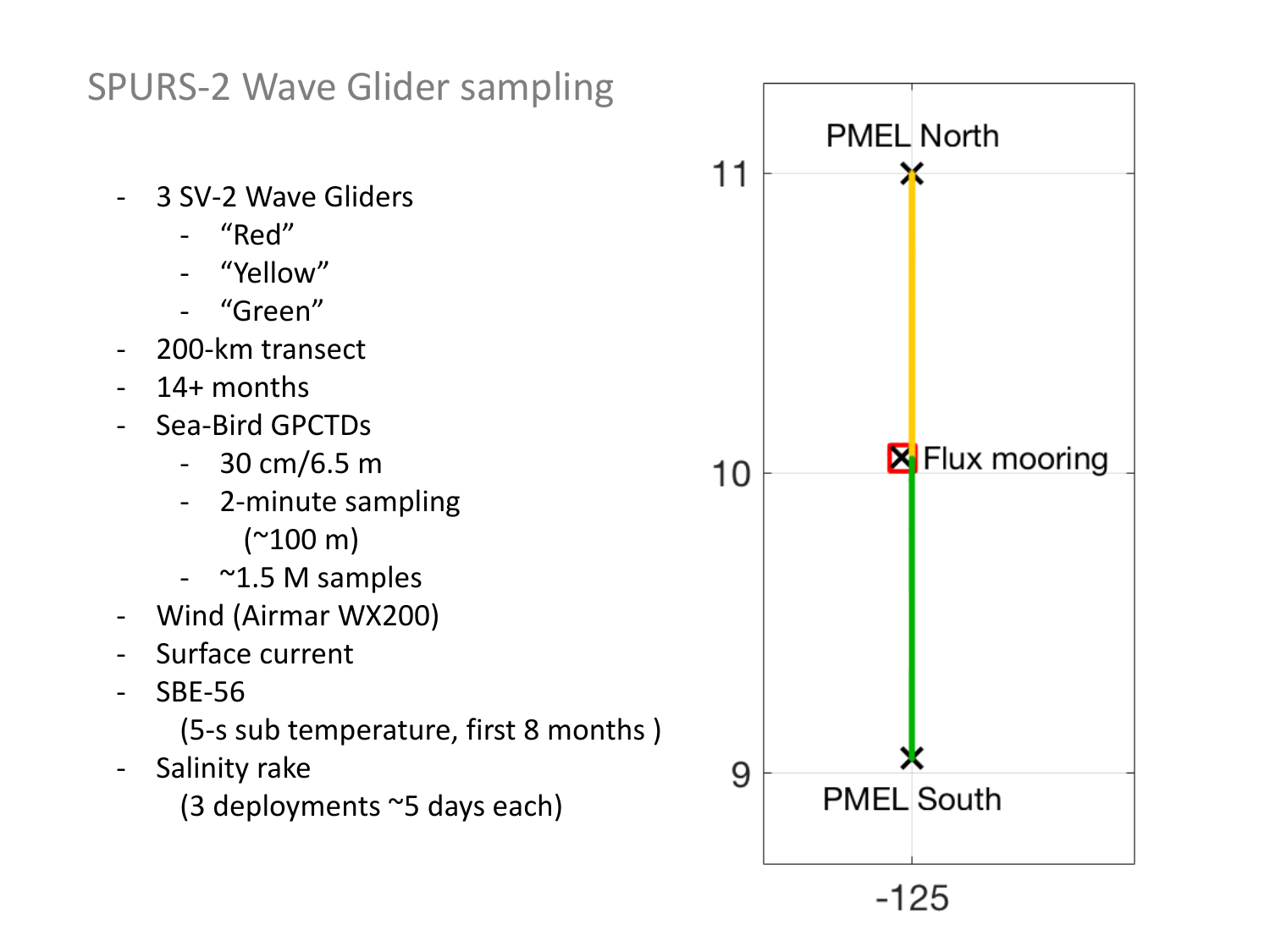### Lagrangian experiment



"Green" spent >3 months with Lagrangian array

- Followed MLF ~1600 km east
- Attempted to repeatedly intercept MLF along O(10km) transects with varying headings
- Planned and piloted mainly by Andrey S.
- Whisked back to SPURS-2 site by R/V Lady Amber

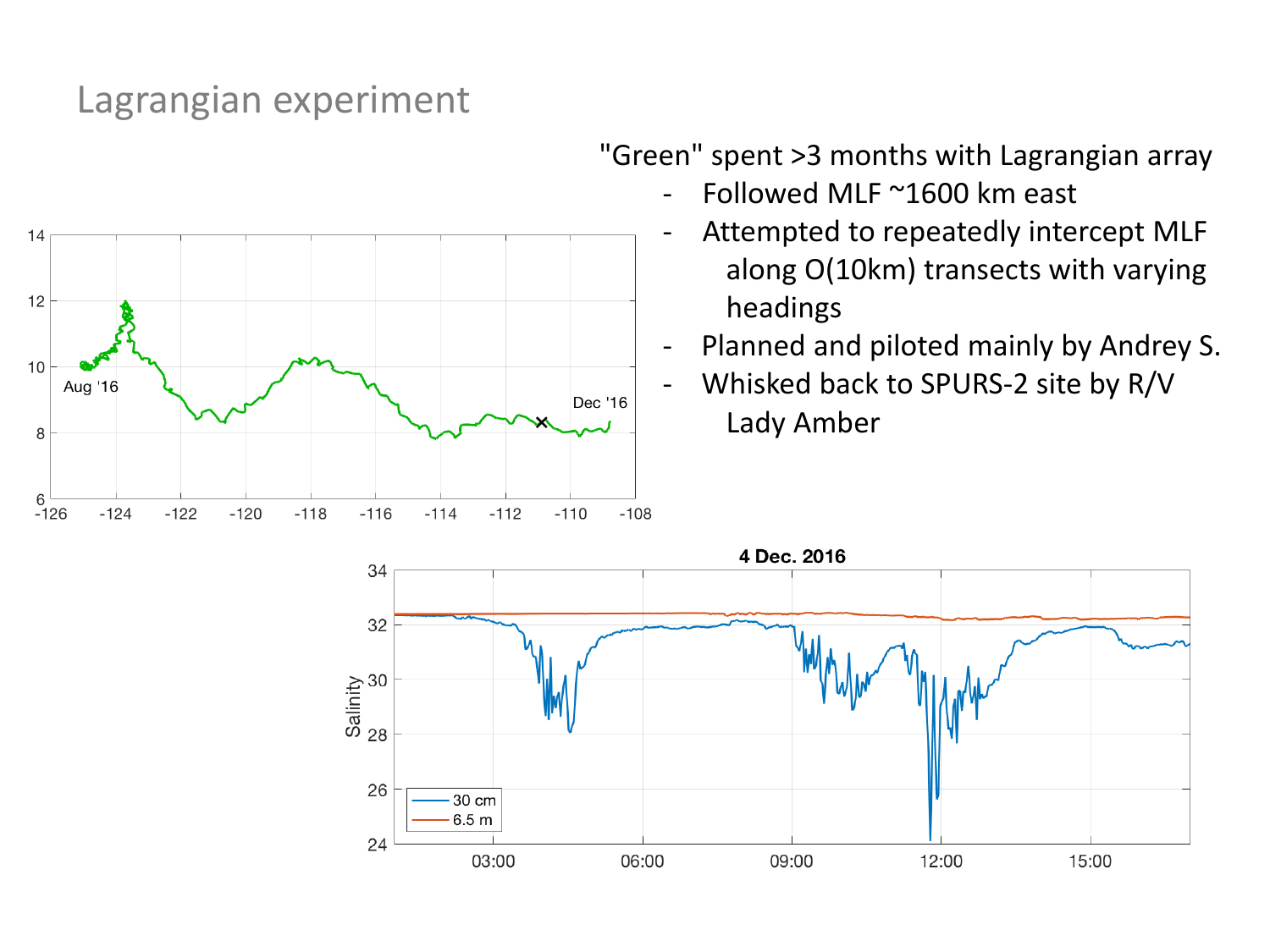## Performance

- 1 early failure ("Red")
- Data return otherwise good: 32 Wave Glider months total
- Endurance (Red aside) better than anticipated
- Some difficulty overcoming current at times
- After completion of Lagrangian experiment, monthly or better repeats of transect from 9°N to 11°N



**SPURS2 Wave Glider Data Return**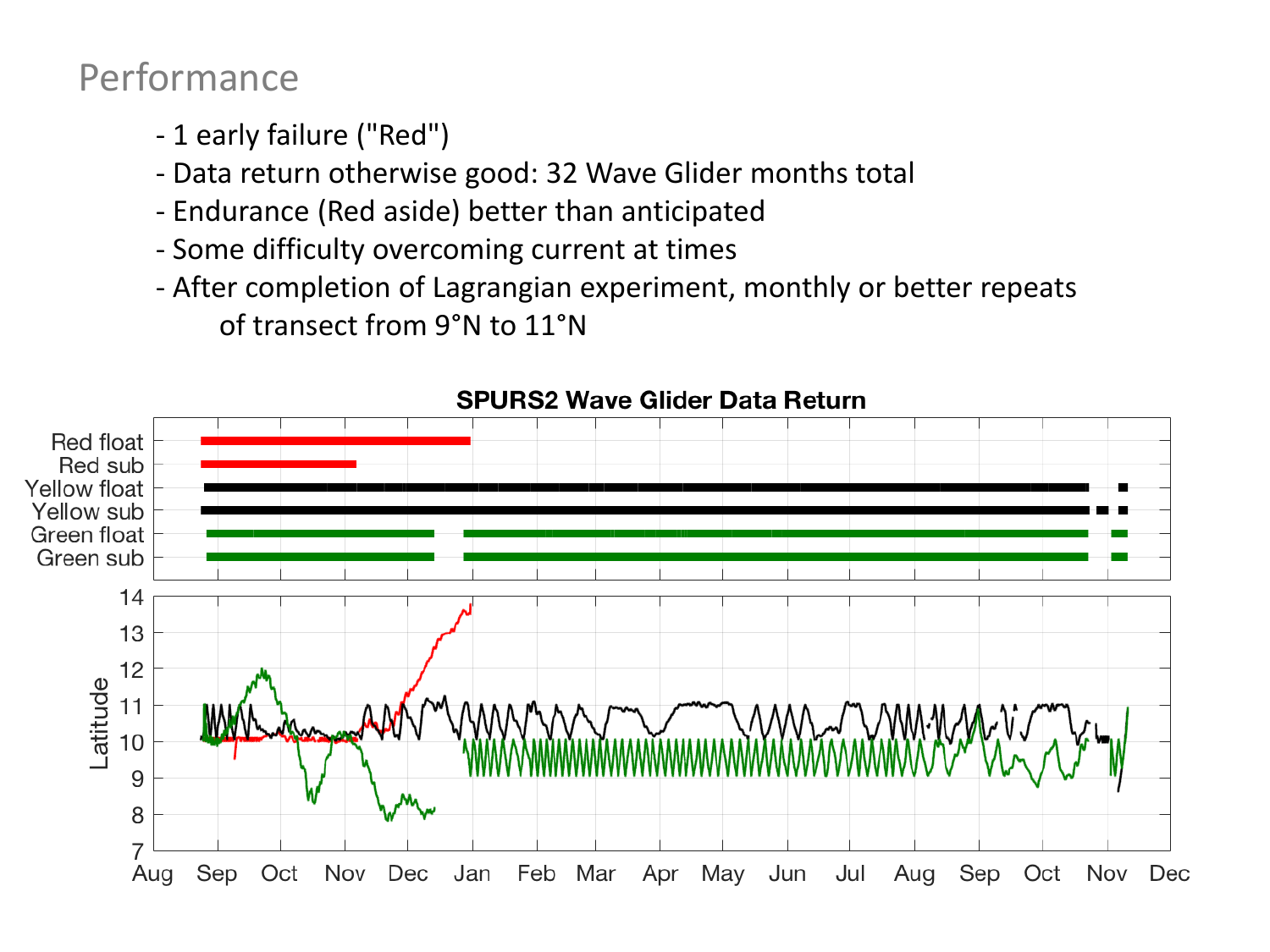#### **Statistics**

With a record spanning a full year, we can make robust statistics of the properties of fresh puddles—frequency, size, intensity, duration, seasonality, horizontal structure, etc.

Some evidence that intense surface freshening is most freqent within a few hours of dawn.

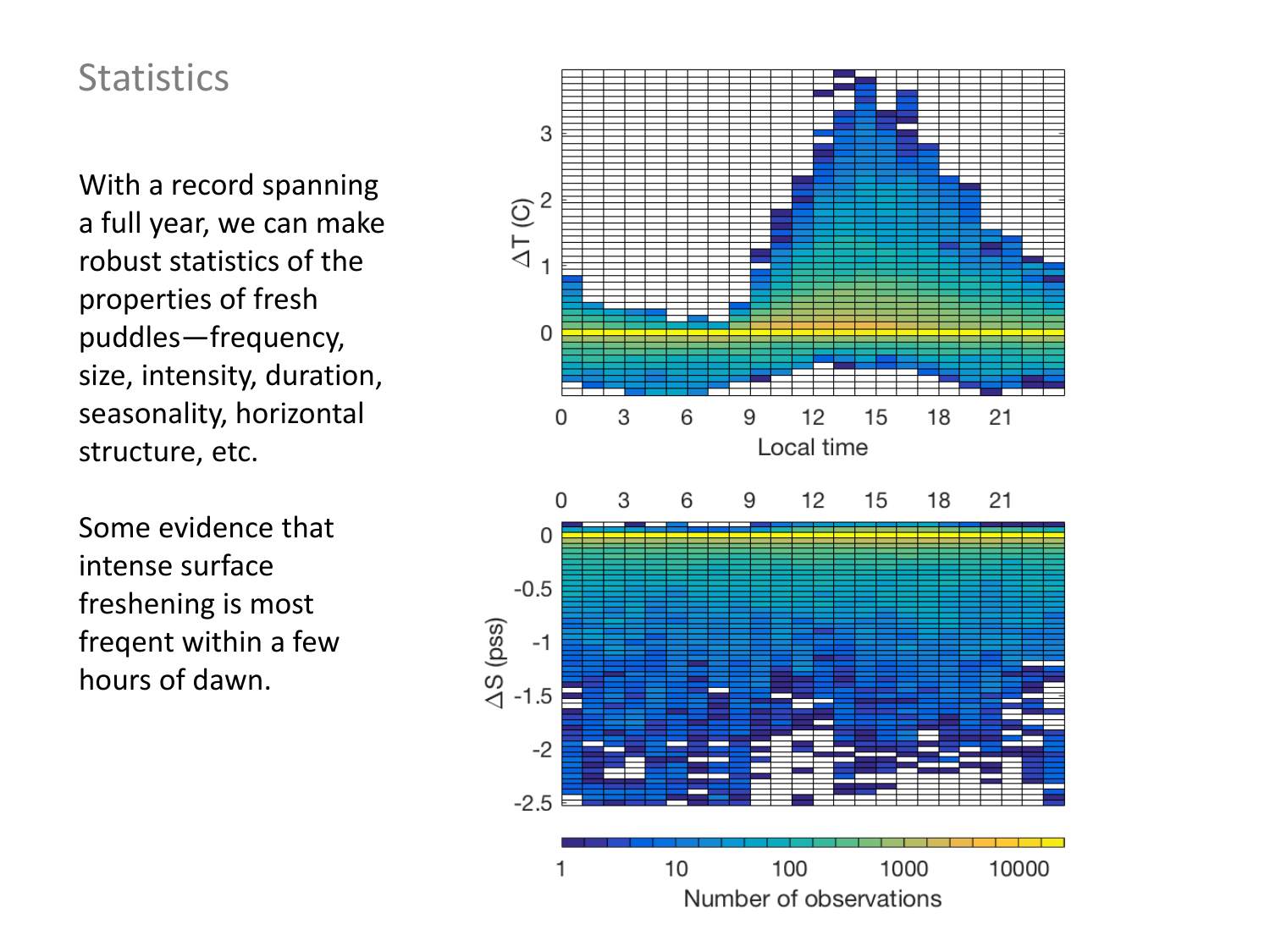# Salinity rake

- 10 NBOSI CT sensors
	- 10-cm spacing over upper meter
	- 1-Hz sampling
	- UV antifouling
	- On-board data logging
- 5 days of sampling in 2016, 10 days in 2017 (some with reduced vertical resolution)
- Intended to resolve structure of shallow "fresh puddles"